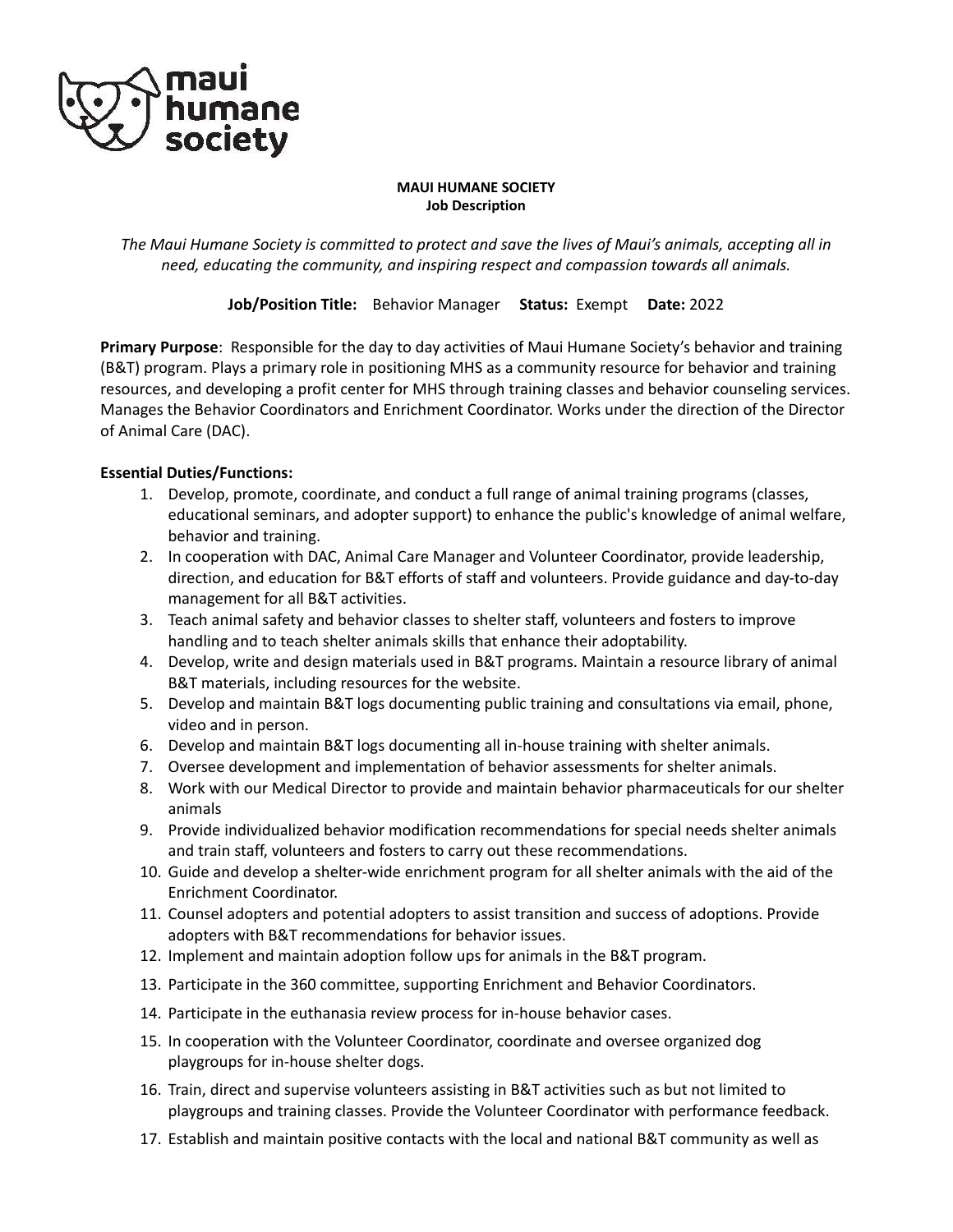comparable departments of other animal welfare organizations.

- 18. Develop and maintain revenue via online consultations and group and private training classes for the community. Implement an online booking system for all classes offered.
- 19. Identify and monitor key measures of success and report on them monthly or quarterly. Maintain records of program progress.
- 20. Write reports, articles, and other communications for use in promotional and public relations efforts.

## **General:**

- 1. Facilitate promotional strategies and activities and solicit support of the agency overall, maintaining and promoting a positive public image standard relevant to MHS. Represent MHS at public events and fundraisers as requested.
- 2. Identify needs for repairs and/or replacement of equipment when necessary and communicate needs to DACS. Report and correct any safety hazards or unsafe use of MHS equipment.
- 3. In the absence of other directors, serve as a second signer for euthanasia decisions.
- 4. Communicate effectively with DACS on relevant issues, keeping him/her informed in a timely manner.
- 5. Participate in disaster preparedness and response activities for the shelter and community as it pertains to pet animal related needs.
- 6. Attend and participate in departmental and shelter meetings. Attend educational opportunities as recommended/approved.
- 7. Responsible for overall cleanliness and organization of relevant work areas.
- 8. Participate in the daily feeding and cleaning of shelter animals when staffing calls for assistance.
- 9. Other duties as assigned by DAC.

## **Knowledge, Skills & Abilities:**

- Knowledge of MHS policies and procedures.
- Ability to handle animals safely and with patience, gentleness, and compassion.
- Must understand and be able to employ humane training methods that are consistent with the mission of MHS.
- Must provide a high level of customer service at all times, even under stressful conditions. Participate in decisions that result in our customers and animals receiving outstanding, personalized service.
- Ability to create and sustain positive working relationships within MHS with staff, volunteers and the public.
- Strong organizational skills, with attention to detail and accuracy and good follow up skills; time management skills with the ability to implement priorities, and the ability to consistently meet deadlines with steadfast dependability.
- Ability to handle multiple tasks in a busy workplace environment.
- Ability to think clearly, act quickly and utilize sound judgment in a variety of situations.
- Requires emotional capacity to handle euthanasia related issues including communication about these issues to the public.
- Must work in a manner that reflects a safe environment for animals, the public and other employees.
- Proficient in Google Apps. Capable of designing forms, spreadsheets, and promotional materials and collecting information.

**Physical Demands**: Requires the ability to be physically active during the entire shift. This position involves desk and computer work in addition to animal handling. Must be able to lift and carry up to 50 pounds. Must be able to work at a fast and efficient pace.